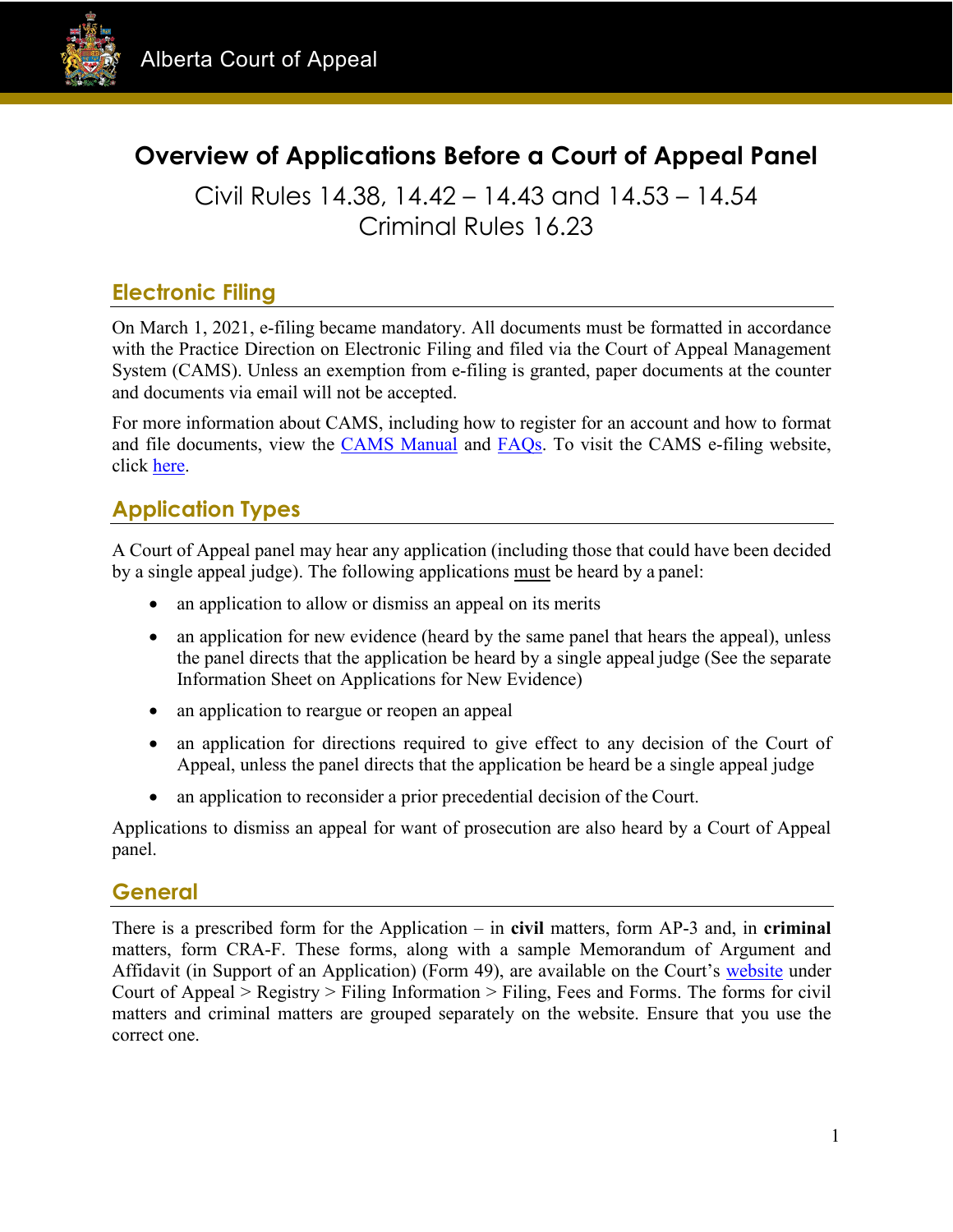

See also the Mandatory Requirements & Check/Return Form for an Application, Memorandum of Argument and Affidavit for a list of the minimum requirements that Registry staff will watch for when documents are filed. These forms are located on the CAMS e-filing [website](https://cams.albertacourts.ca/public-portal/) under Manual/Tip Sheets > Mandatory Requirements & Check Return Forms.

#### **Fees**

The filing fee for an application before a Court of Appeal Panel in a civil matter is \$50. There is no filing fee for an application before a Court of Appeal Panel in a criminal matter. Filing fees are payable online at: [https://eservices.alberta.ca/courtofappeal-filing-fees-civil.html.](https://eservices.alberta.ca/courtofappeal-filing-fees-civil.html)

# **Scheduling**

Applications before a Court of Appeal Panel in civil matters are heard at 10:00 a.m. one Thursday per month with the exception of July and August.

Applications before a Court of Appeal Panel in criminal matters are heard at 10:00 a.m. one Tuesday per month (on the same day that sentence appeals are scheduled to be heard) with the exception of July and August.

Panel Application dates are available on the Court's [website](https://www.albertacourts.ca/ca/home) under Court of Appeal > Registry > Court Calendar.

There is no limit to the number of applications that may be scheduled to be heard in Panel Applications Court.

If all parties consent, applications may be heard in writing only with no oral argument and are arranged through the Case Management Officer.

## **Deadlines**

#### **Applicants**

The deadline for filing an Application, a Memorandum of Argument and any Affidavit and supporting materials is at least 20 days before the application is scheduled to be heard.

If the deadline for filing an application is missed, a new date must be selected to provide the requisite 20 days' notice. A late application will not be permitted to be filed unless the panel scheduled to hear it grants permission for it to be filed.

Applications to admit new evidence and to reconsider a prior precedential decision must be filed prior to (or at the same time) that the Applicant files its Factum.

#### **Respondents**

The deadline for responding to an Application is at least 10 days before the application is scheduled to be heard. A response is given by filing either a Memorandum of Argument and any Affidavit and supporting materials or a letter indicating that no materials will be filed. If the deadline for filing a response is missed, the Respondent may not present oral argument at the hearing of the application unless the panel otherwise permits.